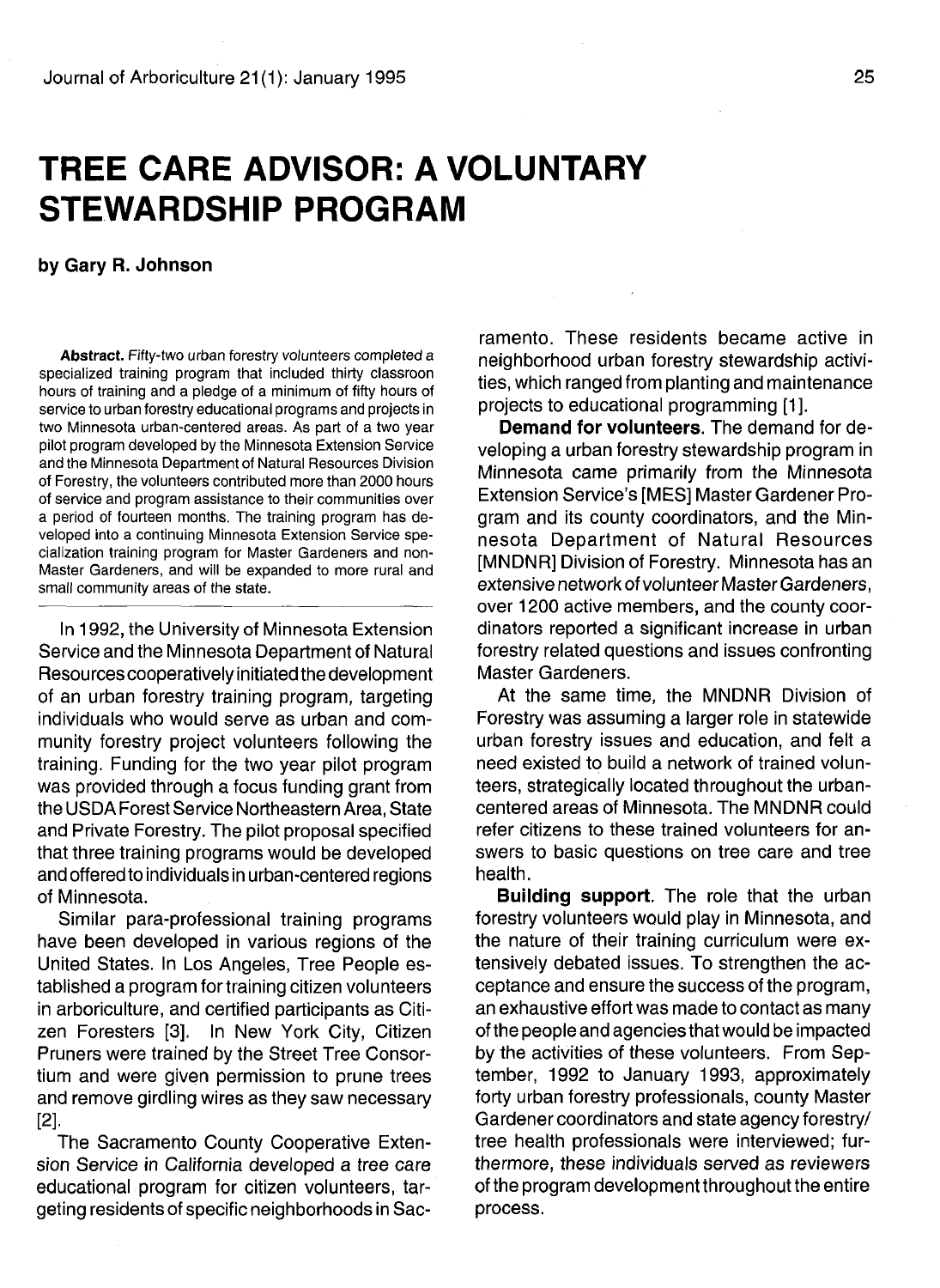During the interview process with these individuals, four questions were asked and discussed: 1) What title should these volunteers be awarded following training? 2) What information should be included as part of their training? 3) How could they be useful to you personally? 4) What major "roles" would they be most qualified to fill as volunteers?

**Title.** "Master Arborist" was initially suggested as a title forthose that would complete this program, but this label was very unpopular with those we interviewed. Citizen Forester, Urban Forest Tree Advisors, Arboricultural Trainees, Volunteer Tree Care Givers, Tree Care Advisors, Anything But Master Arborist, Assistant Community Foresters, Urban Forest Stewards and Neighborhood Tree Stewards were all suggested as potential titles. In the end, Tree Care Advisor was the consensus choice; this title was considered the most descriptive and the most understandable to the general public.

**Educational "Needs List."** During the interview process with individuals, a list of desired skills and information was developed. Following all interviews, the "needs list" was collapsed into a ten point "information block" list. These ten general categories directed the content of the curriculum design: pruning,, problem diagnosis, root systems, planting techniques, educating groups, plant selection, construction damage, soils, winter protection, and hazard trees.

**Roles of the Tree Care Advisor.** The definition of the role that Tree Care Advisors would serve in Minnesota urban forestry was a critical step in the planning process. Many public and private tree care professionals were concerned that these volunteers might unfairly impact on the private consulting profession, and/or give out poor or misleading information to the public. However, a consensus agreement on the roles of the Tree Care Advisor led to an acceptable job description, and averted alienation between the Tree Care Advisor program and the profession.

Tree Care Advisor [TCA] volunteers will provide their communities and the State of Minnesota with a valuable pool of educated stewards for our urban and community forests. Tree Care Advisors will be expected to fulfill volunteer roles as educators and facilitators, enabling the Minnesota Extension Service [MES] and other agencies and programs operating through the MES to more effectively help others help themselves. It is emphasized that the majority of the volunteer hours are to be spent in the individual TCA's community, when practical and possible. Tree Care Advisors will be ultimately responsible to the MES...but it is anticipated that the TCA may work with many different people, agencies and groups...you will help the public with their tree-related questions by providing information or directing them to resources.

**Administration.** The Tree Care Advisor Program is essentially an educational and outreach program. For that reason, it was agreed that the Minnesota Extension Service (MES) would serve as the administrative body, under the direct supervision of the campus-based urban forestry specialist. Programming was conducted through county extension offices, with the cooperation and involvement of the county extension educators. Certified Tree Care Advisors refer to the cooperating county educators as well as the campusbased faculty for information and problem solving. Tree Care Advisors are required to document their activities and volunteer hours with the county Master Gardener coordinators and the campusbased urban forestry specialist.

The MES Master Gardener Program was the most visible aegis for the Tree Care Program primarily because an original intention of the program was to focus the Tree Care Advisor training as a specialization for existing Master Gardeners. This along with the existing administrative framework of the MES Master Gardener Program made it the most logical administrative body.

**Targeting the audience.** The audience for this training program was originally restricted to metropolitan Minneapolis/St. Paul, a seven-county area with a population of approximately 2.5 million residents. One other urban center was to receive a pilot training program. Master Gardeners and professional horticulturists in the Rochester area [Olmsted county] expressed the most interest in this program, so Olmsted county was selected as the third pilot program site.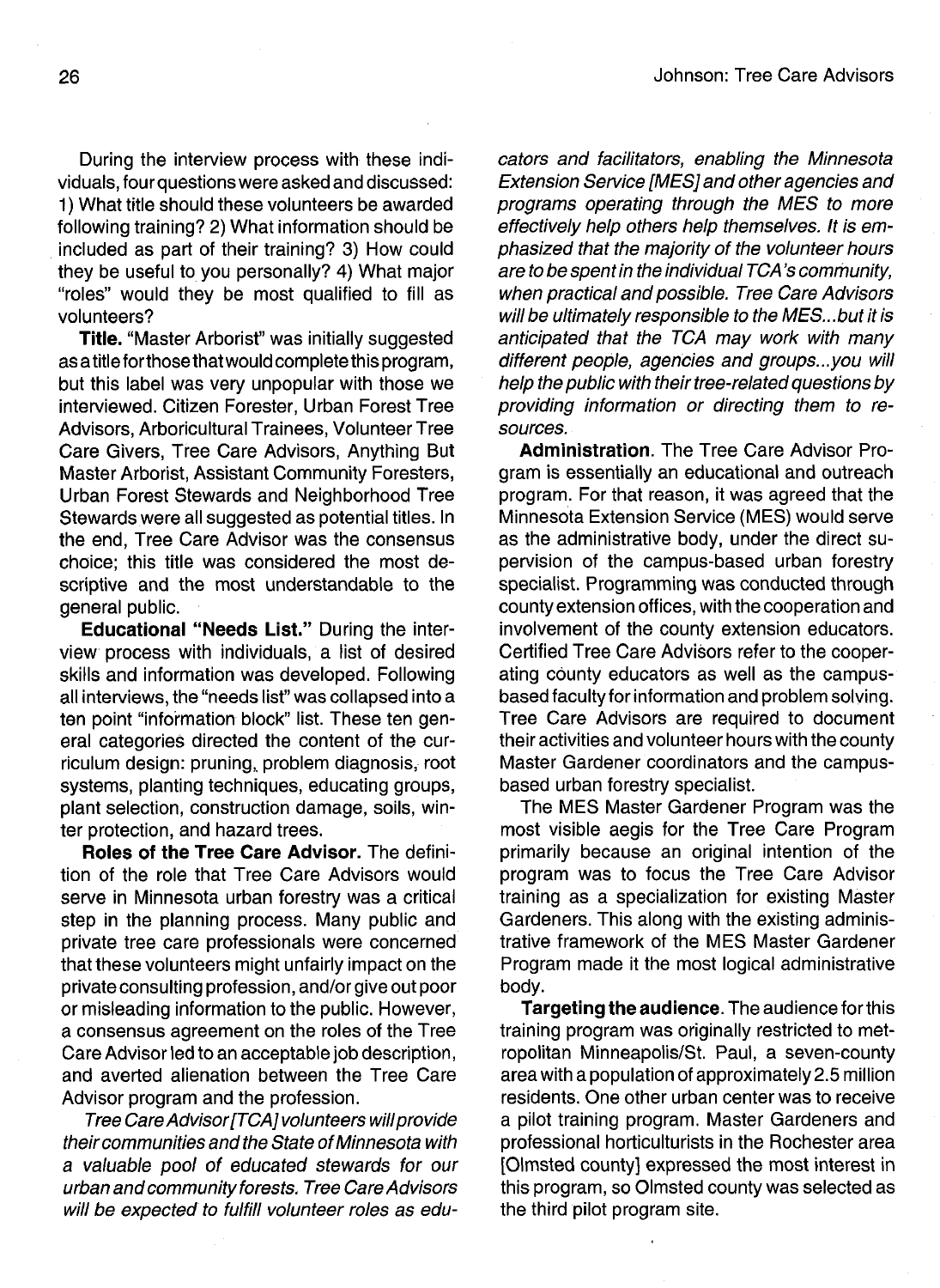Certified Master Gardeners were targeted as the specific audience within these urban centers. These people had already received the 48 classroom hour core training program for Master Gardeners, satisfied at least one year of volunteer requirements, and would most likely be committed to further volunteer work. In the Minneapolis/ St. Paul metropolitan area alone, there are more than 600 active Master Gardeners.

**Advertising the program.** The announcement of the training program was conducted primarily through the MES Master Gardener quarterly newsletters, county extension office announcements, and the Minnesota Department of Agriculture's quarterly newsletter [Overstory]. Overstory targets over 700 Minnesota State Tree Inspectors. In addition, many personal contacts were made by county extension educators and campus-based faculty to promote the program.

**Pilot program timeline.** The nature of the weather in Minnesota and its effect on the timing of activities precluded the success of conducting training programs in the spring and summer. Most of the urban forestry related activities to which volunteers could contribute occur in the months of April through September. Therefore, the majority of urban forestry/arboricultural training is conducted in late autumn and late winter.

The first pilot program was targeted for February and March of 1993, immediately following the MES Master Gardener core course program. The second pilot was held in the autumn of 1993, and the third and final pilot was conducted in the late winter period of 1994.

#### **Curriculum Development**

The ten "information blocks" that were identified as critical by the reviewers of the program became the basis for the program curriculum. From these blocks, ten curriculum topics were developed: plant selection, plant/site selection, purchasing and handling nursery stock, planting techniques, winter protection for trees and shrubs, soils and fertility, pruning techniques, diagnosing plant problems, construction damage to trees/shrubs, and the urban forest as an ecosystem.

Behavioral objectives were developed for each curriculum topic, and an approximate classroom hour requirement per topic was established. Minimum classroom contact hour requirements were established based upon the extent of behavioral objectives for each topic. After a review and revision of this plan, the syllabus and format for the pilot programs were finalized. There was no textbook for the training, but a selection of printed materials was compiled that was consistent with the topics and behavioral objectives and was treated as the core information manual for the training.

Particular care was made to avoid duplicating information covered in the MES Master Gardener core training course, whenever appropriate. Printed materials were frequently complementary to the Master Gardener training manual, but never identical. The same care was given to identifying the behavioral objectives. Tree Care Advisor training expanded on a basic understanding of botany and landscape practices that had been established during the Master Gardener training.

**Selecting participants.** Individuals interested in the program were mailed detailed information on the program that included: a history of the pilot program development, a job description for Tree Care Advisors, detailed explanation of the volunteer hours requirement, a syllabus and class schedule, a questionnaire about the individual's previous horticultural experience and education, an application form, and the fee requirement. Applications were reviewed by the Tree Care Advisor program coordinator and the county Master Gardener coordinators.

It had previously been decided that pilot training classes would be limited to twenty students. This was a bit arbitrary, but experience had shown that classes larger than 20 posed time problems when it came to giving individual attention. Applicants that were admitted to the program were notified by mail and telephone, and were issued a series of six journal articles. They were instructed to review these articles prior to the first class and that an examination would be given on these articles at the beginning of the first class. For program review purposes, this examination was treated as a pre-test.

The six journal articles were specifically chosen to be "controversial" in the sense that they chal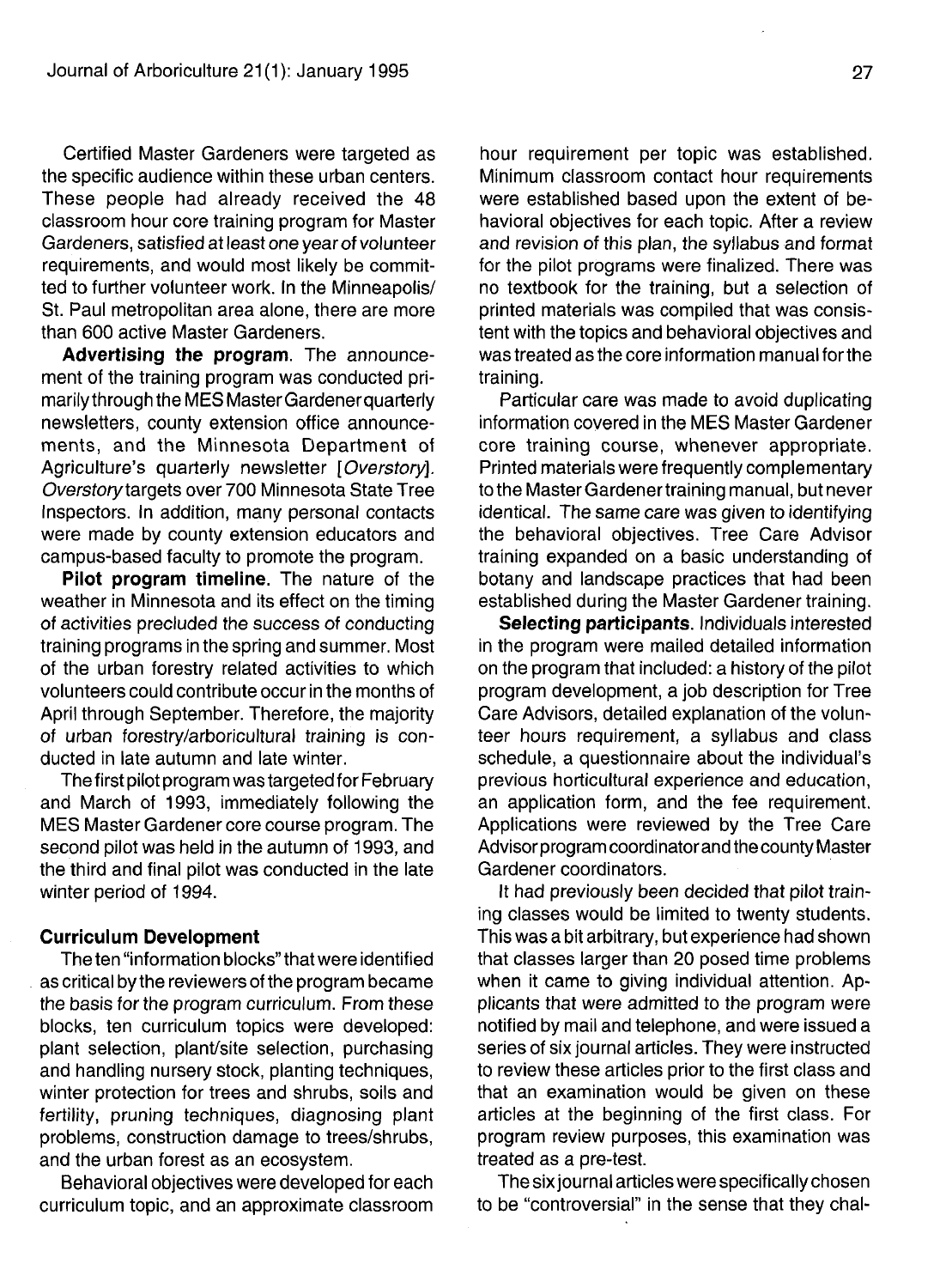lenged popular "myths" regarding tree health and care. The subjects addressed by these articles included: fertilization of trees and shrubs, pruning trees, insect control, plant health care, plant selection for urban areas, and biorational materials and practices.

The pre-test examination consisted of fifteen True/False, Multiple Choice questions; each question was worded in a manner that the examinee was forced to choose between a popular myth or a scientifically-based answer. Since "exam anxiety" commonly impacts an individual's performance, examinees were instructed to not write their names on the exams. Exams therefore were graded and compared as class averages/frequencies, as opposed to an individual's score.

**Format of the class.** Locations, times of the day and week, and length of the classes were intentionally varied. The first pilot was conducted on the St. Paul campus of the University of Minnesota, for five consecutive Saturdays. Each Saturday class began at 8:00 a.m. and concluded at 2:00 p.m., with a forty-five minute lunch break. The second pilot class was split between five evening sessions that were three hours in length, and two Saturday sessions that were seven hours each, for five consecutive weeks. The second pilot was conducted in the conference room of a county extension office. The third and concluding pilot class schedule and location was identical to the first.

All pilot program classes were conducted by the same instructor, the campus-based urban forestry specialist. Each pilot class syllabus included a minimum of three guest specialists: a plant pathologist, an entomologist, and a landscape architect and/or horticulturist. Audio-visual materials in the form of videos, slides and overheads were used extensively for instruction. Equipment, live and preserved samples and other materials were used specifically for the soils and fertilizers class and the diagnostic lab.

**Post-testing.** At the conclusion of each pilot training program, students were given a "final" exam; this exam was treated as the post-test for review purposes. The exam consisted of twenty True/False and Multiple Choice questions, and as with the pre-test was anonymous. Questions on this exam were selected from information covered or required readings from the pilot training course. As with the pre-test, students from all three pilot training classes were given identical "final" examinations.

**Non-Master Gardener applicants.** Originally, it was intended that this pilot program would be available primarily to Master Gardeners. Part of the reasoning for this decision was that the academic background of MES Master Gardeners was a known variable, since they had all completed the core training program. Following the first pilot training session in St. Paul, however, a decision was made to accept non-Master Gardeners into the program, on a professional horticulturist basis. Applicants selected on this basis would be responsible for a greater registration fee, but would not be required to volunteer the mandatory fifty hours that the Master Gardener applicants agreed to contribute.

The reason for accepting non-Master Gardeners into the pilot training program was the nature of the distribution of Master Gardeners in Minnesota. Most Master Gardeners are in the Minneapolis/St. Paul metropolitan area. Outside of the metropolitan area, MasterGardenersare randomly dispersed, especially in the rural areas, and fewer of them are interested in urban forestry/ arboriculture. It was hoped that by allowing applicants to register on a professional horticulturist basis, the program could draw upon a wider audience. Professional horticulturist applicants were subjected to the same screening processes, pre-tests and post-tests as the Master Gardeners.

**Recognition.** Upon completion of the training session, all participants were issued a certificate of completion for the program, signed by the TCA coordinator and the county extension office Master Gardener coordinator. Participants that were Master Gardeners and had agreed to fulfill the volunteer hour requirements earned permanent name tags that identified them as MES Tree Care Advisors. After each training session, a list of newly certified Tree Care Advisors was published in the Oversfory, in the Master Gardener quarterly newsletter, and mailed to State agencies and metropolitan community foresters.

**Tree Care Advisor requirements.** A Tree Care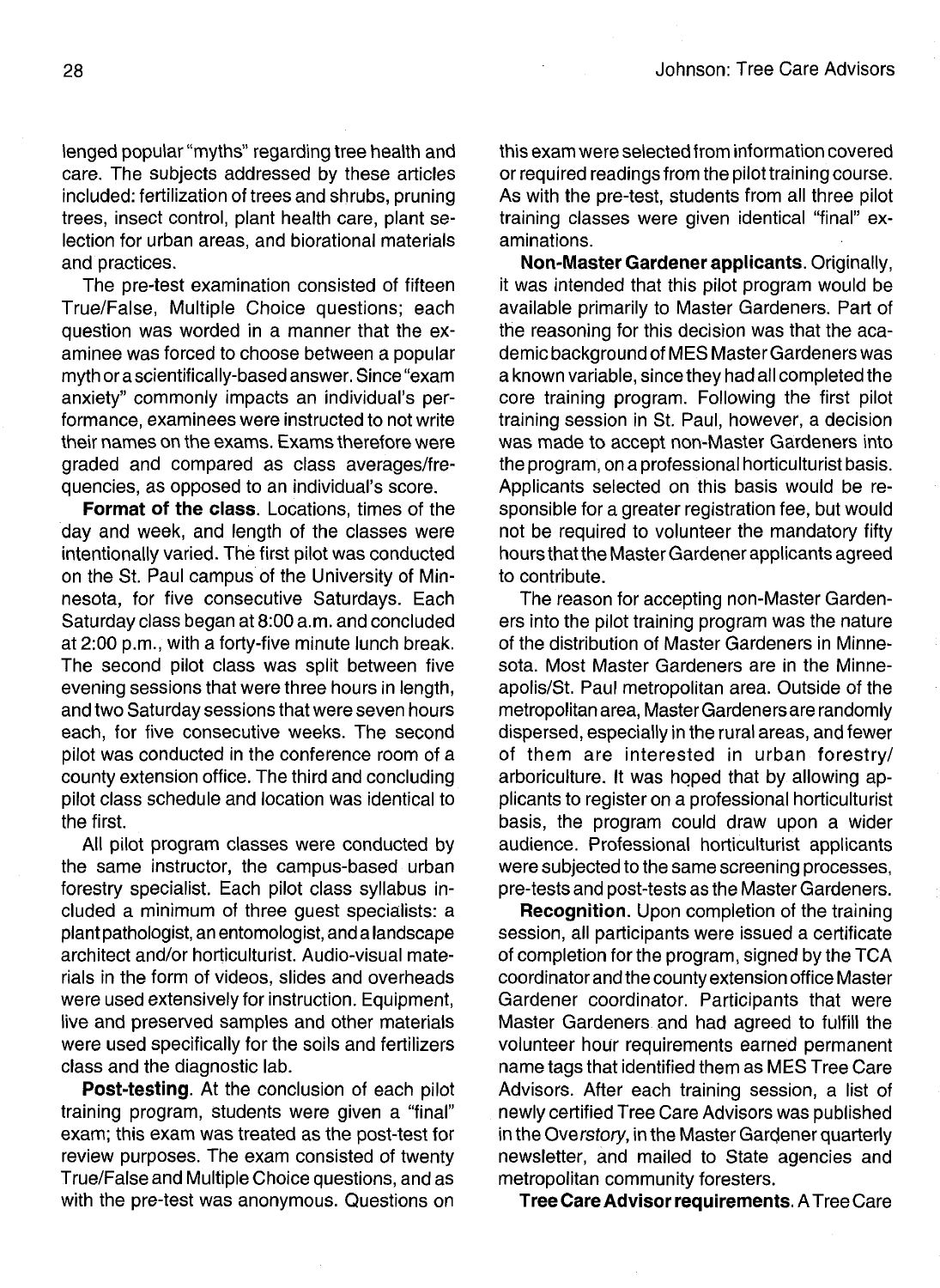Advisor agrees to volunteer a minimum of fifty hours of involvement in tree and shrub care/urban forestry projects or programs during the first full year aftercompleting the training. Those individuals that wish to remain Tree Care Advisors after the first year are required to submit a letter to the TCA coordinator stating their intention, volunteer thirty hours during the next year, and attend a minimum of ten classroom hours of update training in tree and shrub care/urban forestry. There are no renewal fees required, but all volunteer hours must be documented, and submitted on an official form.

Update training and contact. It was realized at the beginning of this program that approximately thirty classroom hours of instruction would be inadequate training for all the questions and situations that surround tree and shrub care and urban forestry. To this end, update training was identified and given a high priority to continue this training and education, and to maintain contact with the participants.

Update training is scheduled on a quarterly basis for the geographic regions where the pilot programs have been conducted. In addition to these specifically scheduled programs, county Master Gardener update programs are utilized to provide tree care information, as well as programs conducted by the MNDNR, Minnesota Department of Agriculture, Minnesota Horticultural Society, and the Minnesota Landscape Arboretum. Notices are sent to Tree Care Advisors of regional educational or training events in their areas, and they are encouraged to attend as many as possible.

**Newsletter.** A critical link with the Tree Care Advisors is the quarterly Tree Care Advisor Newsletter. This serves as a vehicle for members to contact each other regarding questions or programs, for technical update information, for announcements of educational and training programs, and for recognition of the efforts of members. Currently, this newsletter is edited by the Tree Care Advisor Program coordinator, the campus-based faculty in urban forestry. All TCA members receive this newsletter, non-Master Gardeners included, as well as the county extension office Master Gardener program coordinators. Newsletter supplements serve to provide the TCA members with current information on

arboriculture and urban forestry through new and updated MES bulletins and factsheets, as well as faculty summaries of regional and national professional meetings and workshops.

## **Results**

**Members.** As of June 1, 1994, fifty-two people had completed the Tree Care Advisor training program. Forty-two reside in the Minneapolis/St. Paul metropolitan area, and ten from the Rochester area [southeastern Minnesota]. The male:female ratio was 28:24; the Master Gardener: Professional Horticulturist ratio was 42:10.

There were no "typical" Tree Care Advisors, other than their common interests in urban forestry and working with the public. Ages ranged from the early twenties to the late seventies. Educational backgrounds varied from high school graduates to a few with doctorates. Most had extensive experience in gardening, tree and shrub care and working with the public either as professionals or as volunteers.

**Pre-test, post-test.** There was not a significant difference in pre-test and post-test examination averages among the different pilot training sessions, except perhaps between the pre-test averages of the first pilot session and the third as shown in Table 1. The post-test examination averages were within four percentage points of each other. These average scores should be put in perspective, however, since the examinations were anonymous, there was no pressure to study hard and memorize. Successful completion of the program was not contingent on an individual scoring a minimum on either exam.

Table 1. Pre- and post-test class averages for the three pilot program training sessions:

| Class                                  | Pre-test                        | Post-test                  |
|----------------------------------------|---------------------------------|----------------------------|
| * St. Paul, 1993<br>** Rochester, 1993 | $69\%$ (n=18)<br>$70.8\%$ (n=8) | 75.5% (n=18)<br>72% (n=10) |
| ** St. Paul, 1994                      |                                 | 76.7% (n=18) 71.6% (n=19)  |

'Class consisted of only Master Gardeners.

"Class consisted of a combination of Master Gardeners and Professional Horticulturists.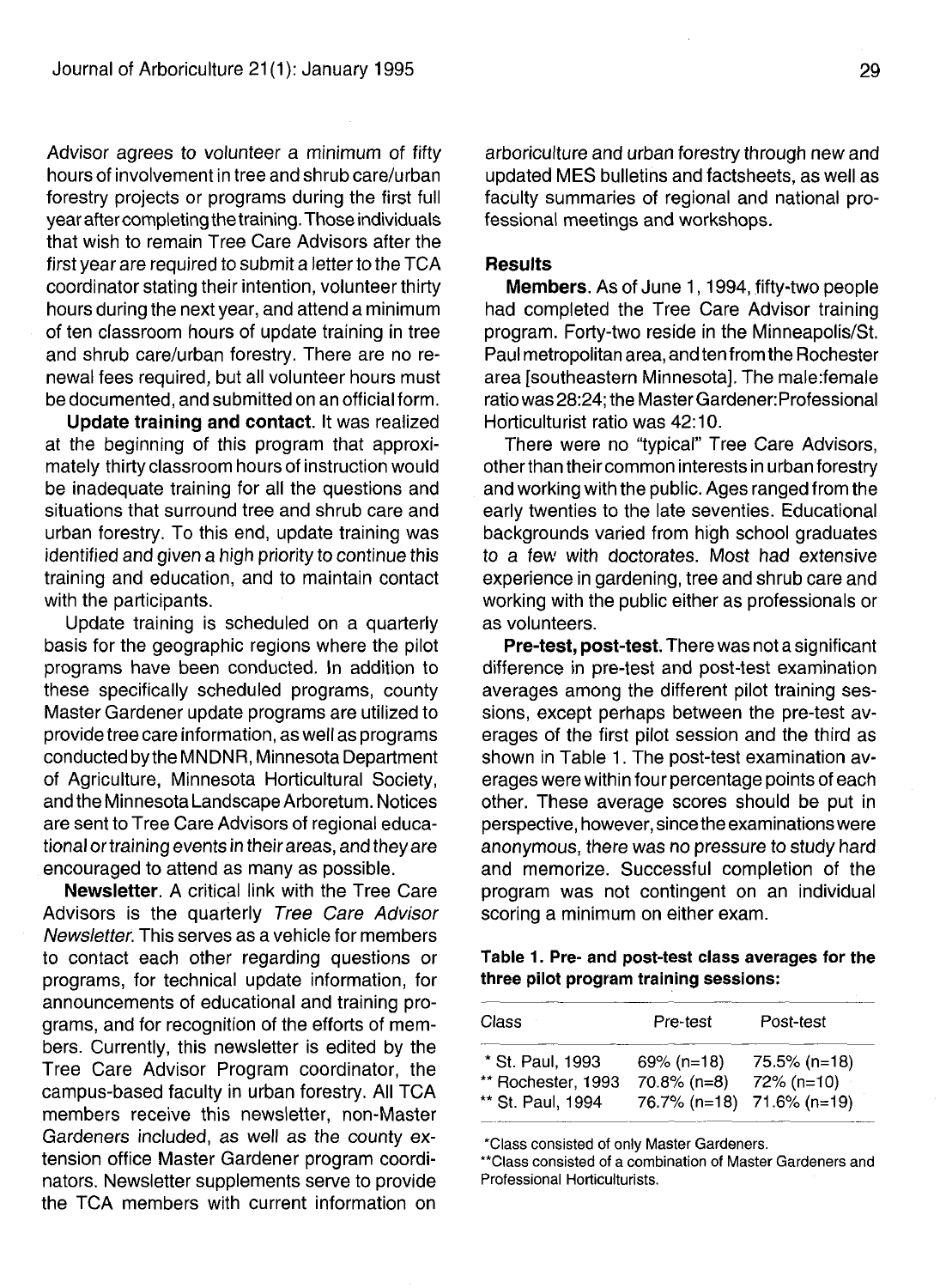The point that is notable, however, is the fact that including non-Master Gardeners in the training programs did not significantly lower class average examination scores, especially on the post-test examinations. In fact, the highest pretest examination average score was achieved by the third pilot training group which had six non-Master Gardener members. The first training session was comprised of only Master Gardeners, and the second group had four non-Master Gardeners.

**Participant evaluations.** Two evaluations were completed by the Tree Care Advisor participants; one on the last day of the training session, and the other by mail in April, 1994. Evaluations given at the conclusion of the training sessions were to gain immediate feedback on the logistics of the course and the format. Out of fifty-two participants, only one person thought the location, and timetable for training was inconvenient. One person thought the material was repetitive from the Master Gardener core training program; all participants indicated that the material was neither too elementary or difficult. The quality of the teaching tools [videos, slides, overheads and samples] was rated as good [highest rating] by 85% of the participants.

The final evaluation survey mailed out in April, 1994, was to evaluate the Tree Care Advisors training experience and volunteer experience after they had an opportunity to interact with their communities. A Likert scale, with 1=most descriptive and 5=not at all descriptive was used to evaluate twenty-seven questions. Some key questions with average scores (n=20):

- <sup>o</sup> The Tree Care Advisor training program adequately prepared me for volunteer duties. 1.85
- ° The written information I received as part of the training have been valuable references. 1.25
- ° The Tree Care Advisor newsletter has been timely and serves as valuable reference material. 1.38
- ° The class schedule was convenient for my life/ work style. 1.5
- o I prefer having a primary teacher and guest lecturers for the training sessions. 1.45
- ° When I "advertise" myself as a Tree Care Advisor, people generally understand what I

do and how I can help them [name recognition]. 3.6 '

- ° I have been able to accumulate the volunteer hours without much trouble. 2.63
- ° I plan on remaining an active Tree Care Advisor. 1.1.

**Volunteer hours.** A summary of volunteer hours was conducted on June 1, 1994, shown in Table 2; this included the twenty-two graduates from the February-March, 1994 class. A total of 2179 volunteer hours had been documented; accumulated volunteer hours were categorized as follows:

#### **Table 2. Categories of volunteer hours**

| Activity                               | <b>Total hours</b> |
|----------------------------------------|--------------------|
| Educational                            | 1038               |
| Personal/phone contacts                | 307                |
| Garden shows/booths                    | 51                 |
| State Fair booths                      | 96                 |
| Arbor Day, Arbor Month, Earth Day      | 215                |
| Planting, tree care projects [schools] | 90                 |
| Community forestry projects            | 116                |
| Special projects                       | 266                |

Educational activities accounted foralmost 50% of the hours volunteered by Tree Care Advisors. These were defined as public school programs, and neighborhood, community or county programs that were related to natural resources/urban forestry education, but not specific to Arbor Day, Arbor Month or Earth Day educational programs. Many of the programs Tree Care Advisors were involved with were cooperative programs with other State agencies and non-profit groups.

Personal and/or telephone contacts were volunteer hours contributed exclusively by TCA's who were also Master Gardeners. Answering county Master Gardener "help-lines" is a popular and traditional role that Master Gardeners serve in Minnesota. Hours documented as TCA appropriate were related to tree and shrub care, plant selection, and problem diagnosis.

Community forestry projects involved TCA's as active participants, usually as supervisors in community tree planting or tree maintenance projects. These projects were not related to specific Arbor Day, Arbor Month or Earth Day projects.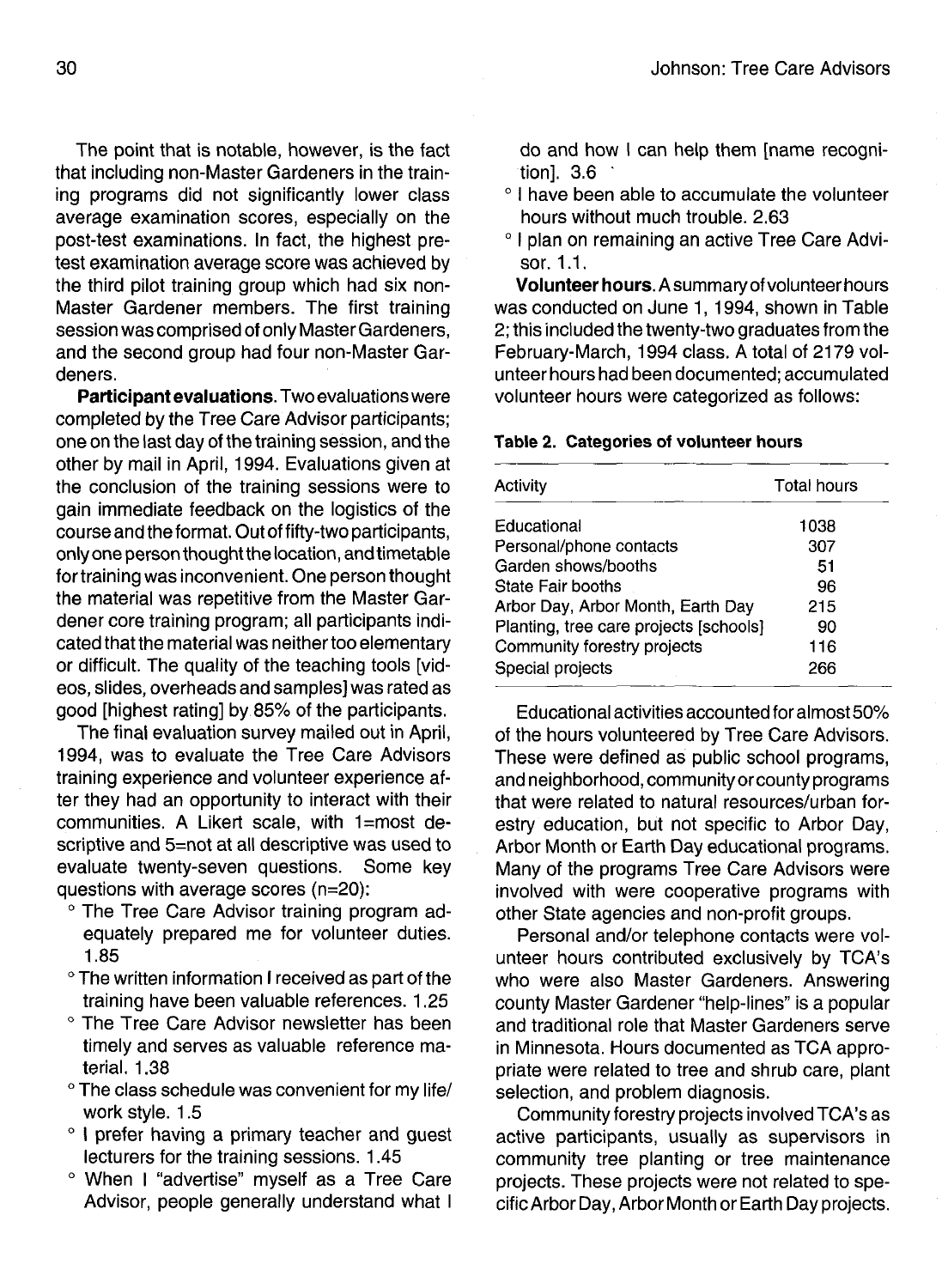Therefore, if the volunteer hours for both community projects and event projects such as Arbor Day are collapsed into one activity category, there were a total of 331 hours dedicated to community tree planting and maintenance projects.

## **Discussion**

The success of the Tree Care Advisor Program, albeit short-term at this point, could be attributed to several factors:

1. The collaborative nature of the program development. The entire program design and development including the title of the program was the result of extensive involvement and review by a large number of professionals and educators; this aided the initial acceptance of the program. Agency, municipal and private professionals were aware of the program's development and many were eager to work with these trained volunteers. Requests for TCA assistance, especially during the months of urban forestry educational programming were frequent, and TCA's earned the reputation of cooperative and reliable para-professionals.

2. The cooperation of MES county Master Gardener coordinators. This was the most important factor that determined the successful implementation of the program. The county extension educators were the most effective advertising and marketing agents for the program, and assumed much of the responsibilities for facilities arrangements.

3. Support of MES specialists, University of Minnesota faculty and State agency professionals. Many agency professionals contributed technical support, either as instructors or as contributors of printed technical information. Since classes were conducted on Saturdays and evenings, it was necessary for cooperating instructors to adjust their schedules for non-traditional teaching hours.

4. Recognition of Tree Care Advisors and their accomplishments. People who volunteertheirtime and expertise to benefit theircommunity appreciate recognition. The certificates of program completion and name tags were minimal forms of recognition. More important were newspaper and newsletter articles that recognized their activities, letters of appreciation from cooperating agencies

and schools and the respect of urban forestry professionals.

5. Continued technical support. Tree Care Advisor volunteers must have access to current technical information if they are to serve effectively. MES campus-based faculty and specialists, and county extension coordinators provide the most direct response to questions, and resources for school and community educational programs. In addition to MES, the MNDNR Division of Forestry provides most of the technical support for Arbor Day, Arbor Month and Earth Day educational and project activities.

Tree Care Advisors have access to the MES county office Master Gardener reference libraries. Registration fees for the pilot programs were used in part to expand these libraries to include technical tree care information in the forms of printed reference materials, videos and slides.

Educational update sessions are most valuable as "hand-on" opportunities for TCA's. These sessions, usually in the form of a field workshop, are timed to address seasonal issues and provide intensive training and information. Update sessions to date have included information and training on identifying hazardous trees, pruning fruit trees, pruning confers, fertilization of shrubs and trees, vertical mulching and diagnosing plant problems.

## **Future of the Program**

Tree Care Advisor training programs have been scheduled for three urban areas in the near future; two in the autumn of 1994 [Rochester and Duluth], and one in late winter, 1995 [Minneapolis/St. Paul], The increased interest in the program in the metropolitan areas of Minneapolis/St. Paul and Rochester have justified annual programming.

The expansion of the program into other areas of greater Minnesota poses logistical problems, in particular areas that are primarily rural. However, the need for urban forestry/tree care volunteers has been expressed by county extension offices and MNDNR field foresters. Long-range planning to expand the TCA Program into these areas has involved more State agency cooperation, in particular the MNDNR Division of Forestry and the Minnesota Department of Agriculture. Agency cooperation will be critical for utilizing more re